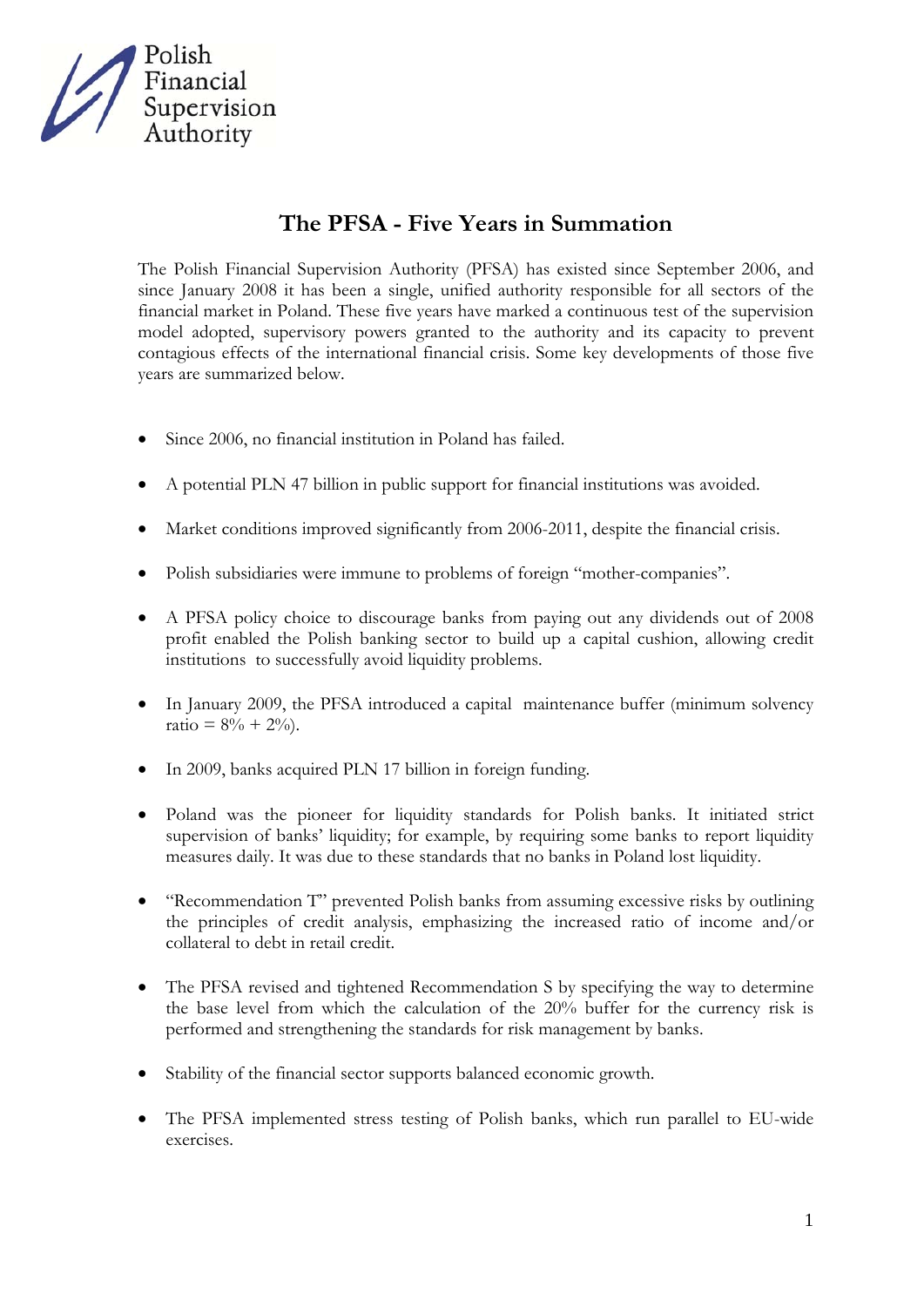- Further PFSA recommendations reduced excessive foreign exchange risk in the banking system.
- Effective maximum debt-to-income ratio for foreign credit was lowered to 35%.
- Diversification of investments by insurance undertakings allowed for greater liquidity of banks.
- Additional reporting by the insurance sector increased transparency.
- Standards for credit risk management and concentration of risk were significantly raised.
- The new electronic Insurance Supervision System (SNU) was launched as a means to enhance the exchange of information between insurance undertakings and supervisory authorities.
- Stress tests and the pre-application process allowed insurance undertakings to prepare for Solvency II.
- The private pension system continues to be the second largest market segment, in terms of assets, after the banking sector.
- The minimum capital requirements for pension companies depend on the assets of pension funds under their management.
- Pension funds should compete based on their investment performance, not "crafty salesmanship". Lowering of acquisition costs will lead to lower expenses in pension funds.
- Changes in investment policy increase the efficiency of pension funds.
- Faster approval of prospectuses by the PFSA stimulated the capital market.
- Licensing proceedings for investment funds have now a shorter duration.
- Implementation of the Markets in Financial Instruments Directive has given investors better protection.
- Greater transparency of listed companies provides better protection to investors.
- The intensity of supervisory activities is determined by the risks generated by supervised entities.
- All financial institutions are evaluated in accordance with a comprehensive methodology involving research and supervisory assessment (consistent with standards of Supervisory Review Process under Solvency II).
- The PFSA increased penalties for violations of the laws and regulations.